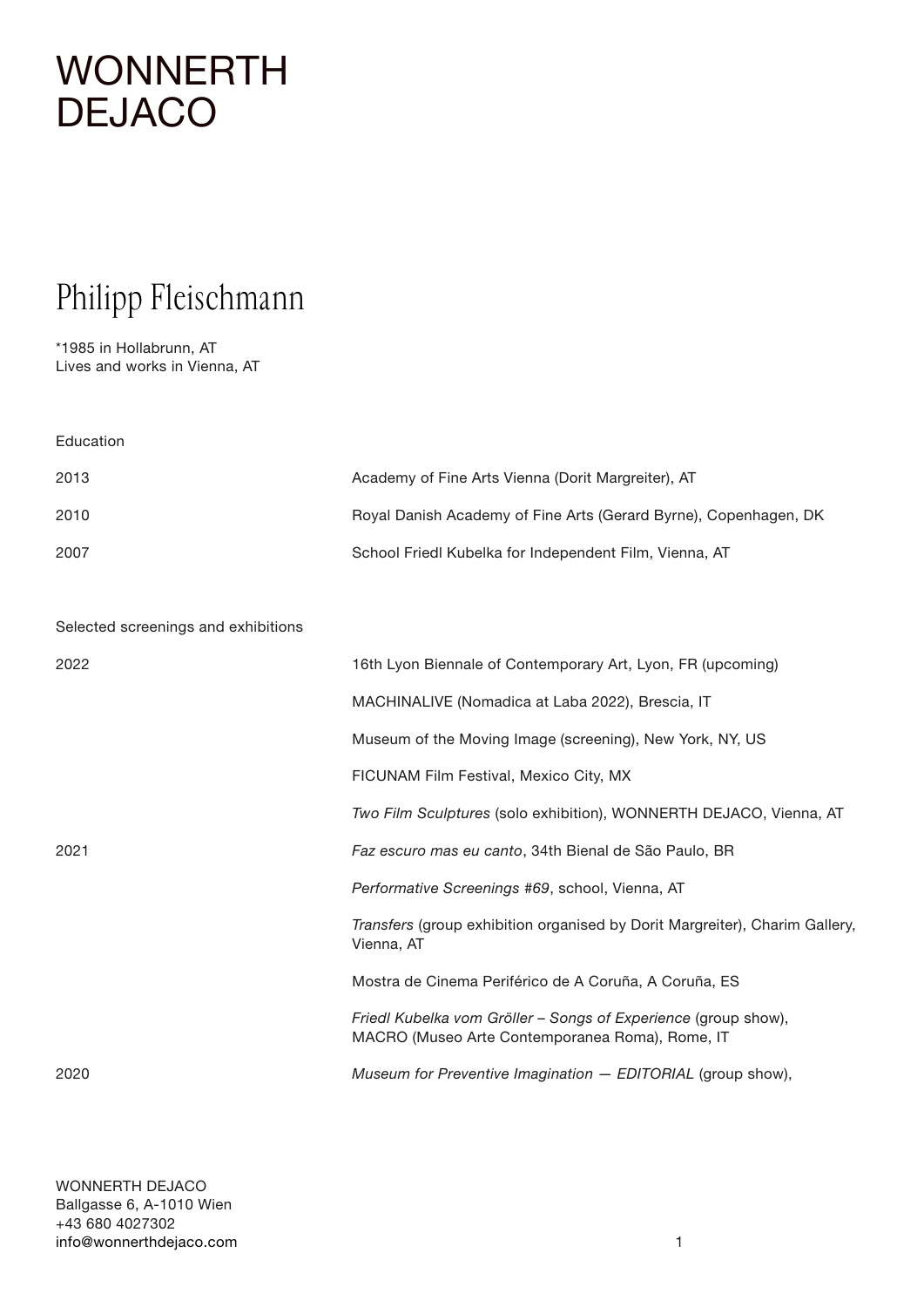### **[WONNERTH](http://www.wonnerthdejaco.com) DEJACO**

|      | MACRO (Museo Arte Contemporanea Roma), Rome, IT                                          |
|------|------------------------------------------------------------------------------------------|
|      | 25FPS International Experimental Film and Video Festival, Zagreb, HR                     |
|      | In Person - Philipp Fleischmann, Austrian Film Museum, Vienna, AT                        |
|      | IFFR (International Film Festival Rotterdam), Rotterdam, NL                              |
|      | Diagonale (Festival of Austrian Film), Graz, AT                                          |
|      | Ann Arbor Film Festival, Ann Arbor, MI, US                                               |
| 2019 | TIFF (Toronto International Film Festival), Toronto, CA                                  |
|      | Viennale (Vienna International Film Festival), Vienna, AT                                |
|      | Houston Cinema Arts Festival, Houston, TX, US                                            |
| 2018 | Diagonale (Festival of Austrian Film), Graz, AT                                          |
|      | TIFF (Toronto International Film Festival), Toronto, CA                                  |
|      | Media City Film Festival, Ontario, CA                                                    |
| 2017 | Analogies, mumok kino, Museum moderner Kunst<br>Stiftung Ludwig Wien (mumok), Vienna, AT |
|      | Reset the apparatus!, Austrian Film Museum, Vienna, AT                                   |
|      | Installation Views, Belmacz Gallery, London, UK                                          |
|      | Diagonale (Festival of Austrian Film), Graz, AT                                          |
|      | Slow Down!, Kunsthalle Exnergasse, Vienna, AT                                            |
| 2016 | Vienna Contemporary Art Fair, Vienna, AT                                                 |
|      | Light Field Film Festival, San Francisco, CA, US                                         |
| 2015 | Untitled (Generali Foundation Vienna), One Work Gallery, Vienna, AT                      |
|      | Busan International Short Film Festival, Busan, KR                                       |
| 2014 | Berlinale (Berlin International Film Festival), Berlin, DE                               |